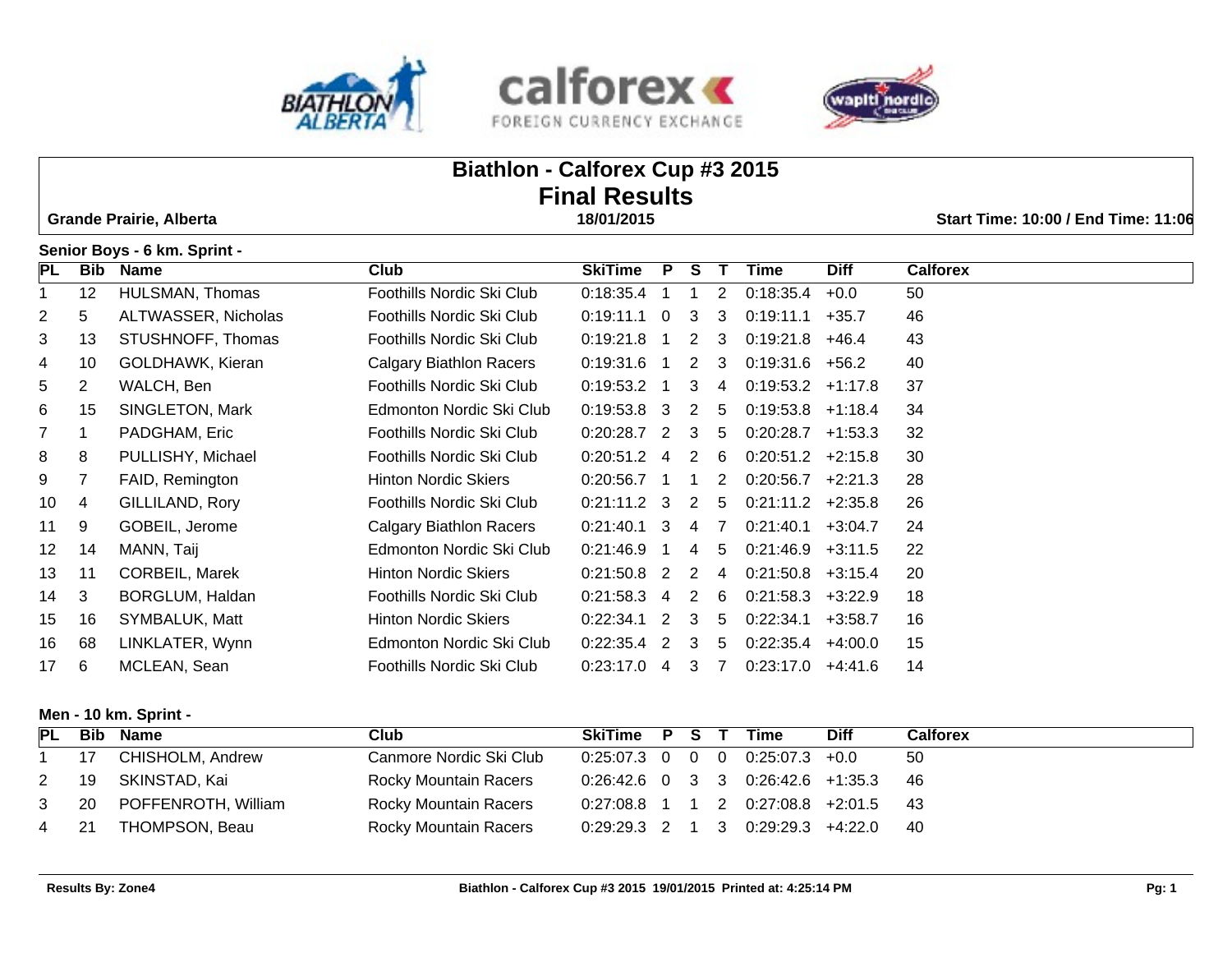# **Men Continued ... - 10 km. Sprint -**

| IPL | <b>Bib</b> | Name                                                          | Club                   | SkiTime              |  |     | --<br>Γıme                                 | Diff          | Calforex      |
|-----|------------|---------------------------------------------------------------|------------------------|----------------------|--|-----|--------------------------------------------|---------------|---------------|
|     | 1 O<br>ם ו | $-2-2$<br>$-00$<br>-<br>Sasha<br>י י<br>- 1<br>TUN.<br>$\sim$ | <br>Camrose<br>Vikinas | ABC<br>70. U<br>U.JI |  | . . | ACC<br>0.01<br>$\mathbf{m}$<br>70.L<br>ບ.ບ | -6:39.3<br>⊥∽ | $\sim$<br>، ب |

# **Junior Men - 10 km. Sprint -**

| <b>PI</b><br>Bib     | Name                | Club                           | SkiTime |     | . ıme | Diff  | Calforex |
|----------------------|---------------------|--------------------------------|---------|-----|-------|-------|----------|
| <b>DNS</b><br>$\sim$ | URRY.<br>Ber<br>. . | $\cdots$<br>amrose:<br>Vikings | ***     | . . | $***$ | $***$ |          |

# **Youth Men - 7.5 km. Sprint -**

| PL.             | Bib | Name                        | <b>Club</b>                    | <b>SkiTime</b> | P              | s |   | Time                | <b>Diff</b> | <b>Calforex</b> |
|-----------------|-----|-----------------------------|--------------------------------|----------------|----------------|---|---|---------------------|-------------|-----------------|
|                 | 33  | <b>BOCHKARNIKOV, Sergey</b> | <b>Calgary Biathlon Racers</b> | $0:20:17.4$ 0  |                | 2 | 2 | 0:20:17.4           | $+0.0$      | 50              |
| $\mathbf{2}$    | 23  | CHURCHILL, Ben              | Calgary Biathlon Racers        | 0:20:30.7      |                | 0 |   | 0:20:30.7           | +13.3       | 46              |
| 3               | 24  | RUNNALLS, Adam              | Calgary Biathlon Racers        | $0.21.33.6$ 0  |                | 3 | 3 | 0:21:33.6           | +1:16.2     | 43              |
| 4               | 31  | BERLING, Chad               | Calgary Biathlon Racers        | $0:22:50.0$ 2  |                |   | 3 | 0:22:50.0           | +2:32.6     | 40              |
| 5               | 27  | EGAN, Connor                | <b>Calgary Biathlon Racers</b> | 0:23:01.7      |                | 2 | 3 | 0:23:01.7           | $+2:44.3$   | 37              |
| 6               | 35  | CHAMBERS, Jakob             | <b>Calgary Biathlon Racers</b> | $0:23:10.1$ 2  |                | 3 | 5 | 0:23:10.1           | $+2:52.7$   | 34              |
| $\overline{7}$  | 26  | SAUNDERS, Brad              | Foothills Nordic Ski Club      | $0:23:11.2$ 0  |                | 2 | 2 | $0:23:11.2$ +2:53.8 |             | 32              |
| 8               | 34  | MUNRO, Wesley               | <b>Calgary Biathlon Racers</b> | $0:23:53.8$ 3  |                |   | 4 | $0:23:53.8$ +3:36.4 |             | 30              |
| 9               | 32  | LIRETTE, Andrew             | Team NWT                       | $0:24:01.4$ 2  |                |   | 3 | 0:24:01.4           | $+3:44.0$   | 28              |
| 10              | 30  | <b>MACDONELL, Curtis</b>    | Foothills Nordic Ski Club      | $0:25:07.4$ 1  |                | 3 | 4 | 0:25:07.4           | +4:50.0     | 26              |
| 11              | 29  | <b>BRIAND, Stephane</b>     | <b>Hinton Nordic Skiers</b>    | 0:25:55.1      | $\overline{2}$ | 2 | 4 | 0:25:55.1           | $+5:37.7$   | 24              |
| 12 <sup>°</sup> | 28  | CROOK, Clell                | <b>Team NWT</b>                | 0:29:41.1      |                | 4 | 5 | 0:29:41.1           | $+9:23.7$   | 22              |
| 13              | 25  | CROOK, Kjel                 | Team NWT                       | 0:30:51.7      | 4              | 4 | 8 | 0:30:51.7           | $+10:34.3$  | 20              |

# **Master Men - 6 km. Sprint -**

| <b>PL</b>      |     | Bib Name              | <b>Club</b>                 | SkiTime P         | - S            |     | Time                                | <b>Diff</b> | <b>Calforex</b> |
|----------------|-----|-----------------------|-----------------------------|-------------------|----------------|-----|-------------------------------------|-------------|-----------------|
|                | 39  | SINGLETON, Bryan      | Edmonton Nordic Ski Club    | 0:22:30.6         | 2 3            |     | 0:22:30.6                           | +0.0        | 50              |
| 2              | 42  | CISLO, Ray            | Edmonton Nordic Ski Club    | $0:23:08.7$ 3 3   |                | - 6 | 0:23:08.7                           | +38.1       | 46              |
| 3              | 40  | POIRIER, Greg         | Wapiti Nordic Ski Club      | $0:23:44.7$ 2 4 6 |                |     | 0:23:44.7                           | $+1:14.1$   | 43              |
| $\overline{4}$ | 36  | PROUDFOOT, James      | Wapiti Nordic Ski Club      |                   |                |     | $0.23.47.7$ 3 2 5 0.23.47.7 +1.17.1 |             | -40             |
| 5              | 38  | TEW, Ryan             | <b>Hinton Nordic Skiers</b> | $0:25:05.2$ 3 3 6 |                |     | $0:25:05.2$ +2:34.6                 |             | -37             |
| 6              | -37 | KLOTZ, Farley         | Foothills Nordic Ski Club   | $0:25:22.9$ 4     | $\overline{4}$ | -8  | $0:25:22.9$ +2:52.3                 |             | -34             |
|                | -41 | <b>BORGLUM, Brian</b> | Foothills Nordic Ski Club   | $0:27:02.7$ 4     | - 3            |     | 0:27:02.7                           | $+4:32.1$   | -32             |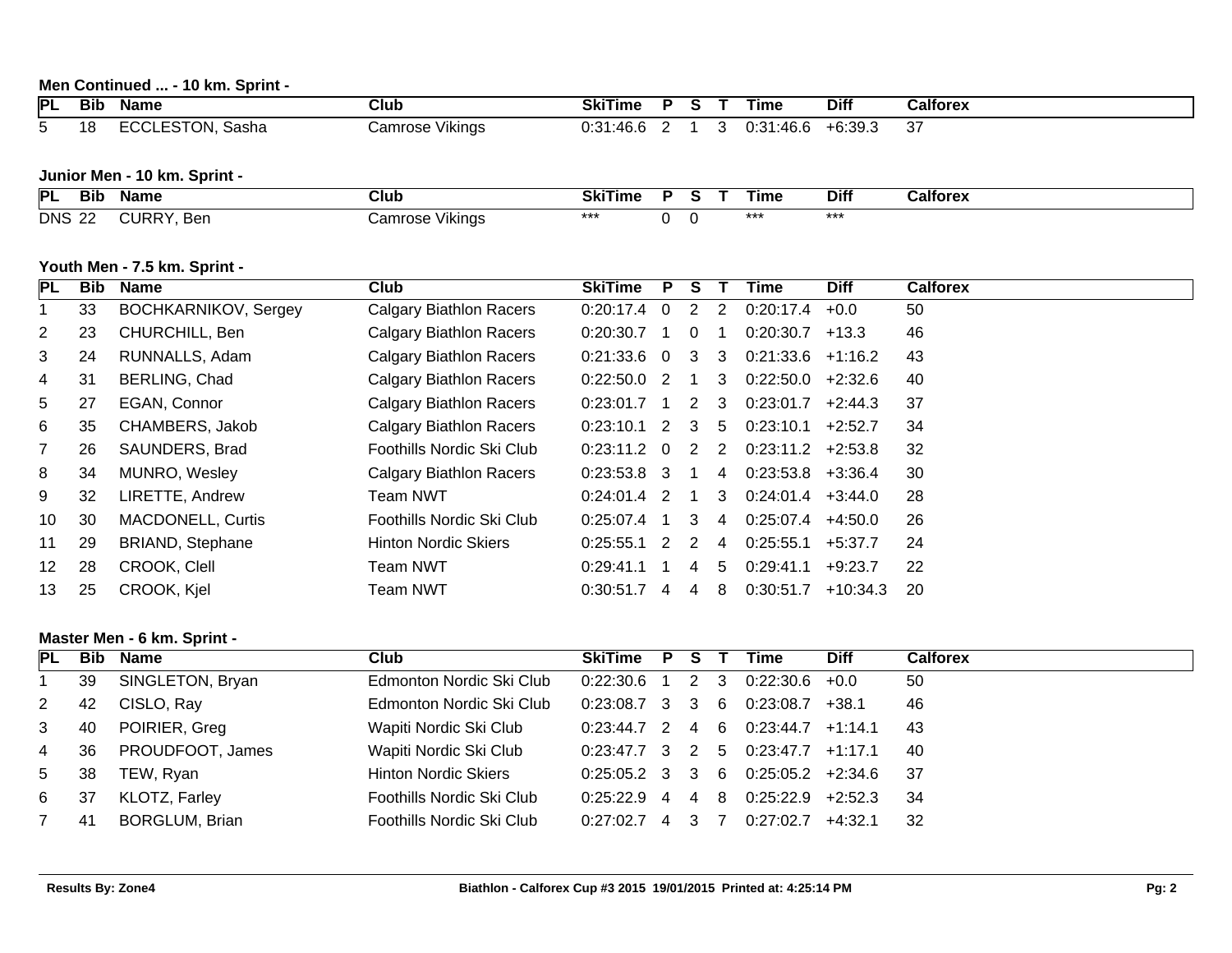# **Master Women - 6 km. Sprint -**

| <b>PL</b>     |                       | <b>Bib Name</b>     | <b>Club</b>              | SkiTime P S T Time |  |                                       | <b>Diff</b> | <b>Calforex</b> |
|---------------|-----------------------|---------------------|--------------------------|--------------------|--|---------------------------------------|-------------|-----------------|
|               | 46                    | KEENLISIDE, Julia   | Edmonton Nordic Ski Club |                    |  | $0:27:32.1$ 2 4 6 0:27:32.1 +0.0      |             | 50              |
| $2^{\circ}$   | 43                    | JANES, Cori         | Wapiti Nordic Ski Club   |                    |  | $0:27:44.2$ 1 2 3 0:27:44.2 +12.1     |             | 46              |
| $3 \qquad 44$ |                       | HALL, Deborah       | Fast and Fossil          |                    |  | $0:29:15.1$ 2 3 5 0:29:15.1 +1:43.0   |             | - 43            |
| 4 47          |                       | WILLIAMS, Robyn     | <b>Fast and Fossil</b>   |                    |  | $0:30:37.1$ 0 2 2 0:30:37.1 +3:05.0   |             | -40             |
|               | 5 45                  | MACCULLOCH, Lynette | <b>Fast and Fossil</b>   |                    |  | $0:31:10.0$ 3 3 6 $0:31:10.0$ +3:37.9 |             | - 37            |
|               | <b>Jury Decisions</b> |                     |                          |                    |  |                                       |             |                 |

**Bib:** 46 **Time: Reason:** Warning: Failure to perform safety check after zero Rule 4.2.2.4.d Rule 8.5.2.1

# **Women - 7.5 km. Sprint -**

| PL | Bit       | Name                         | Club                                | ı ıme<br>ЭN.        |  | --<br>Γime    | <b>Diff</b> | Calforex |
|----|-----------|------------------------------|-------------------------------------|---------------------|--|---------------|-------------|----------|
|    | 48<br>rv. | Keelv<br>$.71 \text{A}$<br>ᄮ | ⊢ossıl<br>ה ה.<br>nno<br>dS<br>allu | $\cdots$<br>nr<br>. |  | ∩.∩<br>◡.←◡.← | -v.u        | 50       |

#### **Junior Women - 7.5 km. Sprint -**

| PL | <b>The Second Contract of Second</b><br>Bit | Name                         | Club               | ----<br><b>Skillme</b> |  | ıme       | <b>Diff</b> | Calforex |
|----|---------------------------------------------|------------------------------|--------------------|------------------------|--|-----------|-------------|----------|
|    | 49                                          | <br><b>BURK'</b><br>Daniella | ∶amrose<br>Vikinas | $\cdots$<br>.<br>т.,   |  | ה?י∩<br>. | +∪.∪        | vv       |

# **Youth Women - 6 km. Sprint -**

| PL            | <b>Bib Name</b>       | Club                      | SkiTime P S T Time |     |  |                                       | <b>Diff</b> | <b>Calforex</b> |
|---------------|-----------------------|---------------------------|--------------------|-----|--|---------------------------------------|-------------|-----------------|
|               | 53 CHONG, Kendall     | BATC- FNSC                |                    |     |  | $0:21:14.0$ 1 2 3 0:21:14.0 +0.0      |             | -50             |
| $2 \quad$     | 52 SEPANDJ, Darya     | Foothills Nordic Ski Club |                    |     |  | $0:22:08.9$ 2 3 5 0:22:08.9 +54.9     |             | - 46            |
|               | 3 51 RUNNALLS, Ashley | Calgary Biathlon Racers   |                    |     |  | $0:25:50.0$ 1 4 5 $0:25:50.0$ +4:36.0 |             | - 43            |
| <b>DNS 50</b> | GOWLING, Gillian      | Rocky Mountain Racers     | ***                | റ റ |  | ***                                   | ***         |                 |

# **Sport Women - 6 km. Sprint -**

|    | PL Bib Name              | Club            | SkiTime P S T |  | Time                                  | <b>Diff</b> | <b>Calforex</b> |
|----|--------------------------|-----------------|---------------|--|---------------------------------------|-------------|-----------------|
| 54 | BURKINSHAW-ZELKO, Rachel | Camrose Vikings |               |  | $0.32:10.0$ 1 5 6 0.32:10.0 +0.0      |             | 50              |
|    | 2 55 CORCORAN, Jessica   | Camrose Vikings |               |  | $0.37:38.9$ 1 1 2 $0.37:38.9$ +5.28.9 |             | - 46            |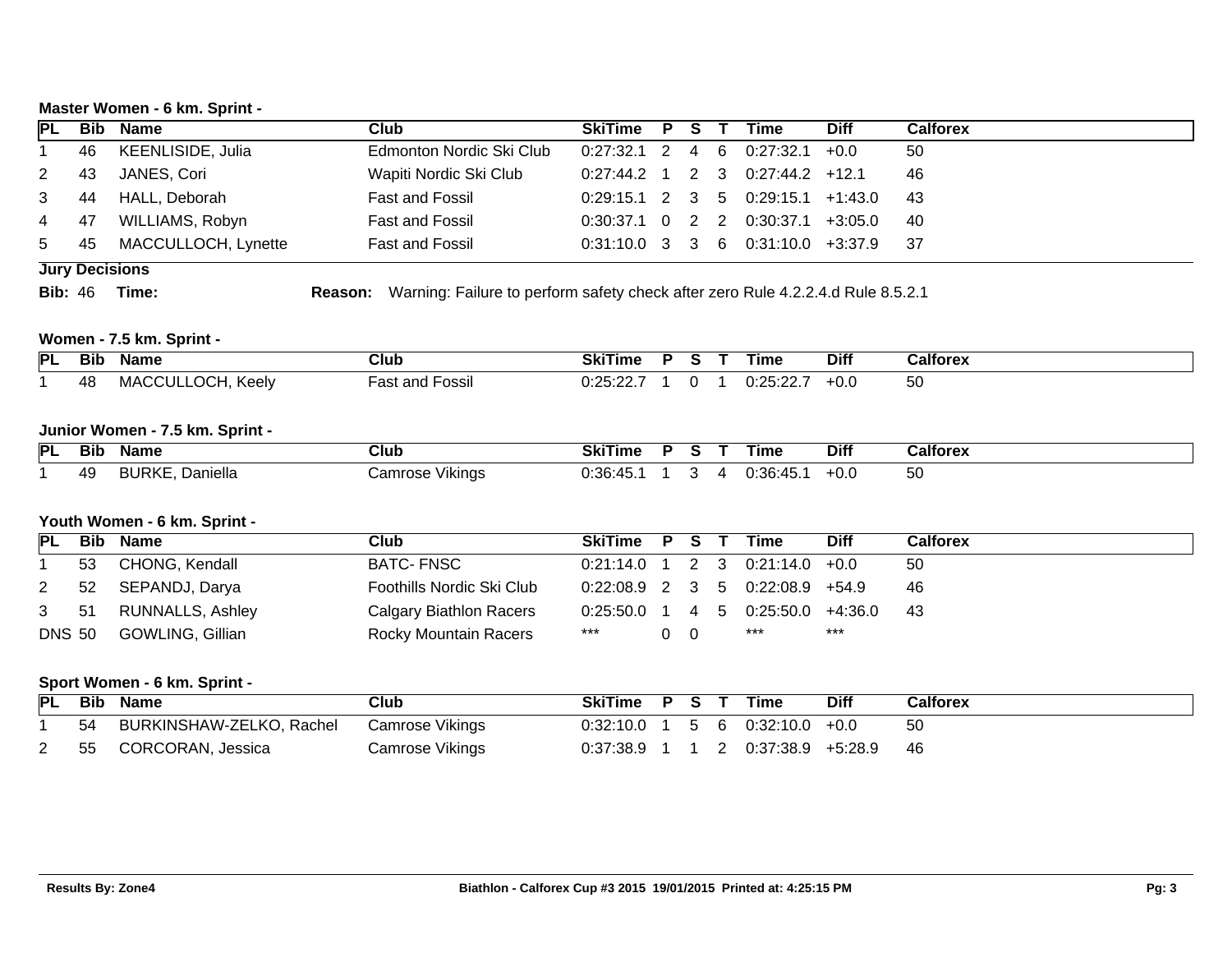# **Senior Girls - 6 km. Sprint -**

| PL          |     | <b>Bib Name</b>         | Club                      | <b>SkiTime</b>    | P |     |    | Time                  | <b>Diff</b> | <b>Calforex</b> |
|-------------|-----|-------------------------|---------------------------|-------------------|---|-----|----|-----------------------|-------------|-----------------|
|             | 60  | CHICOINE, Kirsten       | Foothills Nordic Ski Club | $0:20:28.5$ 0     |   | 2   | 2  | 0:20:28.5             | $+0.0$      | 50              |
| 2           | 56  | BENNETT, Tia            | Edmonton Nordic Ski Club  | $0:23:47.2$ 2     |   | 1 3 |    | $0:23:47.2$ +3:18.7   |             | 46              |
| 3           | 63  | CHICOINE, Reagan        | Foothills Nordic Ski Club | $0:24:24.2$ 5 3 8 |   |     |    | $0:24:24.2$ $+3:55.7$ |             | -43             |
| 4           | 59  | TILLEY, Tatiana         | Foothills Nordic Ski Club | $0:25:35.4$ 2     |   | 4 6 |    | $0:25:35.4$ +5:06.9   |             | -40             |
| $5^{\circ}$ | 58  | <b>DEUCHAR, Ashley</b>  | Foothills Nordic Ski Club | $0:26:47.8$ 1     |   | 5 6 |    | $0:26:47.8$ +6:19.3   |             | - 37            |
| 6           | 62  | SAUVÉ, Élise            | Foothills Nordic Ski Club | $0:27:01.2$ 3 5 8 |   |     |    | $0:27:01.2$ +6:32.7   |             | 34              |
|             | -61 | <b>WICHERS, Kerstin</b> | Camrose Vikings           | $0:27:32.2$ 2 2 4 |   |     |    | $0:27:32.2$ +7:03.7   |             | -32             |
| 8           | 57  | <b>BURKE, Calista</b>   | Team NWT                  | 0:28:44.0         |   | 4   | -5 | 0:28:44.0             | +8:15.5     | -30             |

# **Dev 2 - Boys - 3.75 km. Sprint -**

| <b>PL</b>      |    | <b>Bib Name</b>   | Club                      | SkiTime P                   | P. | Time                          | <b>Diff</b> | <b>Calforex</b> |
|----------------|----|-------------------|---------------------------|-----------------------------|----|-------------------------------|-------------|-----------------|
|                | 69 | POON, Sam         | Edmonton Nordic Ski Club  | 0:13:46.3 2 2 4             |    | $0:13:46.3$ +0.0              |             | -50             |
| $2 \quad$      | 70 | SMITH, Quinlan    | Calgary Biathlon Racers   |                             |    | 0:13:50.9 2 1 3 0:13:50.9     | +4.6        | 46              |
| 3              | 65 | KELLY, Kieran     | Calgary Biathlon Racers   | $0.14.00.7$ 1 2 3 0.14.00.7 |    |                               | $+14.4$     | -43             |
| $\overline{4}$ | 64 | SAUNDERS, Devin   | Foothills Nordic Ski Club | $0:14:15.3$ 1 3 4 0:14:15.3 |    |                               | +29.0       | -40             |
| 5              | 66 | STEPAN, Jakub     | Camrose Vikings           |                             |    | $0:14.21.4$ 2 2 4 $0:14.21.4$ | $+35.1$     | -37             |
| 6              | 67 | PAZDAN, Christian | Foothills Nordic Ski Club | 0:14:51.4 3 3 6             |    | 0:14:51.4                     | $+1:05.1$   | - 34            |

# **Dev 2 - Girls - 3.75 km. Sprint -**

| PL           | Bib | Name             | Club                      | SkiTime P P T |  | Time                                   | <b>Diff</b> | <b>Calforex</b> |
|--------------|-----|------------------|---------------------------|---------------|--|----------------------------------------|-------------|-----------------|
|              |     | 72 KLOTZ, Annika | Foothills Nordic Ski Club |               |  | $0:15:45.4$ 4 3 7 0:15:45.4 +0.0       |             | -50             |
| $\mathbf{2}$ | -71 | MINARIK, Anna    | Edmonton Nordic Ski Club  |               |  | $0:16:15.6$ 3 3 6 0:16:15.6 +30.2      |             | -46             |
| 3            | 73  | DALY, Brianna    | Camrose Vikings           |               |  | $0:19:21.9$ 2 3 5 0:19:21.9 +3:36.5 43 |             |                 |

# **Dev 1 - 3 km. Sprint -**

| <b>PL</b>      | <b>Bib</b> | Name                    | SubCategory   | <b>Rnk</b> | Club                      | SkiTime P P T     |  | <b>Time</b>                      | <b>Diff</b> | <b>Calforex</b> |
|----------------|------------|-------------------------|---------------|------------|---------------------------|-------------------|--|----------------------------------|-------------|-----------------|
|                | 86         | SHERRINGTON, Jenna      | Dev 1 - Girls | 1/7        | Foothills Nordic Ski Club |                   |  | $0:13:11.5$ 1 1 2 0:13:11.5 +0.0 |             | 50              |
| $2^{\circ}$    | 87         | PARADIS, Pascale        | Dev 1 - Girls | 2/7        | Foothills Nordic Ski Club | $0:13:38.8$ 2 2 4 |  | $0:13:38.8$ +27.3                |             | 46              |
| 3              | 78         | SORENSEN, Jesper        | Dev 1 - Boys  | 1/6        | Wapiti Nordic Ski Club    | $0:14:05.1$ 1 0 1 |  | 0:14:05.1                        | +53.6       | 43              |
| $\overline{4}$ | 77         | <b>GROENEVELD, Will</b> | Dev 1 - Boys  | 2/6        | Calgary Biathlon Racers   | $0:14:36.9$ 1 2 3 |  | $0:14:36.9$ +1:25.4              |             | -40             |
| 5              | 75         | MCBRIDE, Logan          | Dev 1 - Boys  | 3/6        | Foothills Nordic Ski Club | $0:14:46.1$ 2 4 6 |  | $0:14:41.1$ +1:29.6              |             | - 37            |